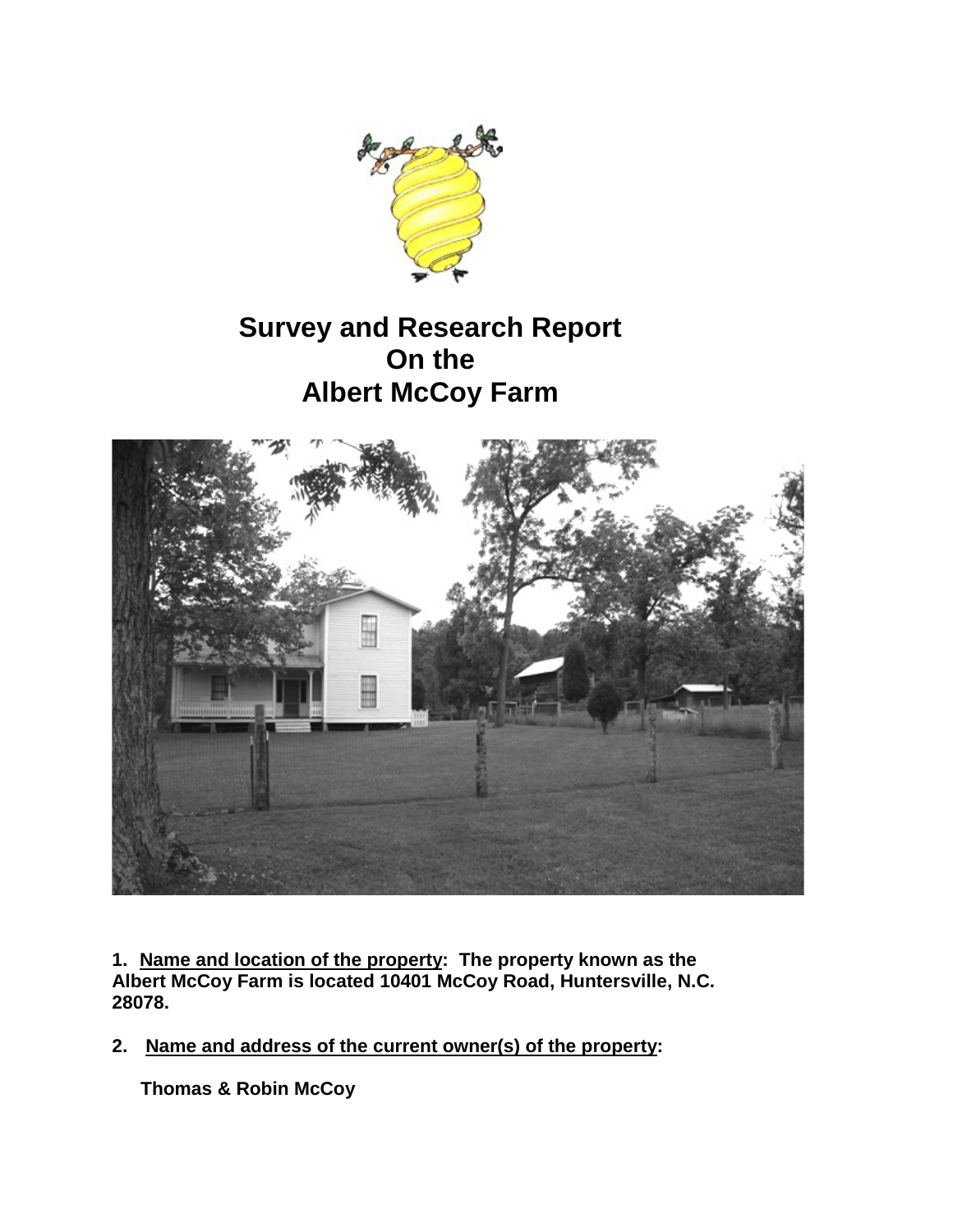**431 Fenton Place Charlotte, NC 28207**

**3. Representative photographs of the property: This report contains representative photographs of the property.**

**4. A map depicting the location of the property: This report contains a map depicting the location of the property.**



**5. Current deed book reference to the property: The most recent deed to the Albert McCoy Farm can be found in Mecklenburg County Deed Book 8731 Page 409. The Tax Parcel Identification Number for the property is 015-20-101 . The property is zoned R.**

**6. A brief historical sketch of the property: This report contains a brief historical sketch of the property prepared by Dr. Richard Mattson.**

**7. A brief architectural description of the property: This report contains a brief architectural description of the property prepared by Mr. William Huffman. This Survey & Research Report was updated in September 2009, by Ms. Mary Dominick**

**8. Documentation of why and in what ways the property meets the criteria for designation set forth in N.C.G.S. 160A-400.5.**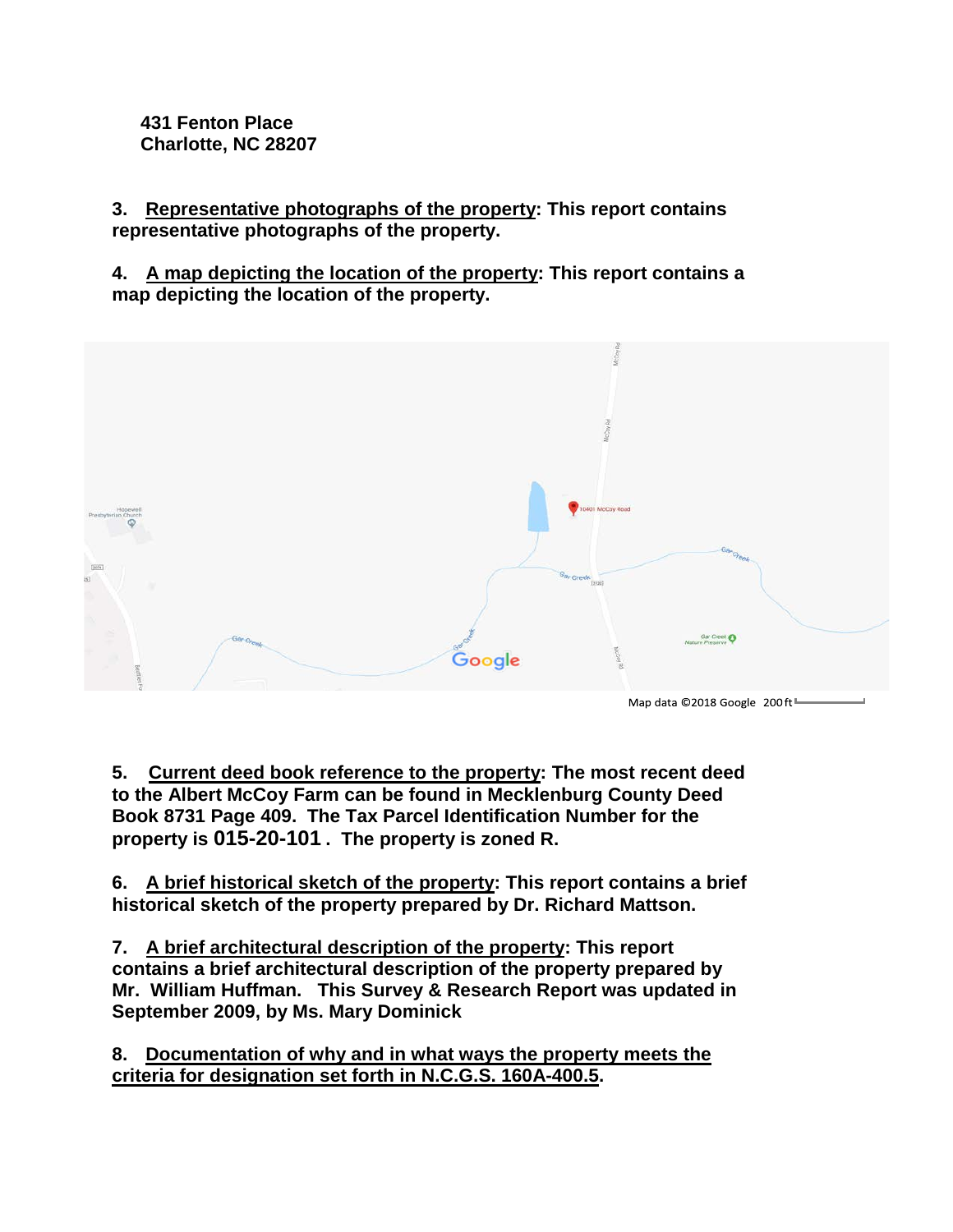**a. Special significance in terms of its history, architecture, and/or cultural importance: The Commission judges that the property known as the Albert McCoy Farm does possess special significance in terms of Charlotte-Mecklenburg. The Commission bases its judgment on the following considerations:**

**\*\*\*1. The Albert McCoy Farm is a physical reminder of the rural landscape of Mecklenburg County in the late nineteenth and early twentieth centuries. With its simple two-story farm house and modest collection of outbuildings (log crib, a wellhouse, a smokehouse and a privy) the Albert McCoy Farm represents the many small farmsteads that flourished in the county in the decades after the Civil War; 2. The Albert McCoy House is a two-story, timber-frame, side-gable-and- wing dwelling, representative of a type that was common throughout Mecklenburg County in the late nineteenth century; 3. The integrity of the Albert McCoy House is excellent, no original material has been removed since the house was constructed.**

**b. Integrity of design, workmanship, materials, feeling, and association.**

**The Commission contends that the architectural description prepared by Mr. William Huffman and Dr. Richard Mattson. demonstrates that the Albert McCoy Farm meets this criterion.**

**\*\*\*9. Ad Valorem Tax Appraisal: The Commission is aware that designation would allow the owner to apply for an automatic deferral of 50% of the Ad Valorem taxes on all or any portion of the property that becomes a designated "historic landmark." The current appraised value of the Albert McCoy Farm is \$145,600—\$113,700 for the building, \$7500 for other features, and \$24,400 for the land. [Tax Assessment In Progress]**

**Date of preparation of this report: November 2, 2000**

**Provided by: United States Department of the Interior National Park Service National Register of Historic Places Continuation Sheet Interview with Dr. Thomas H. McCoy,** *4* **Aug 1999; Mecklenburg County Deed Book 10, p. 437; Deed Book** *4,* **p. 629;**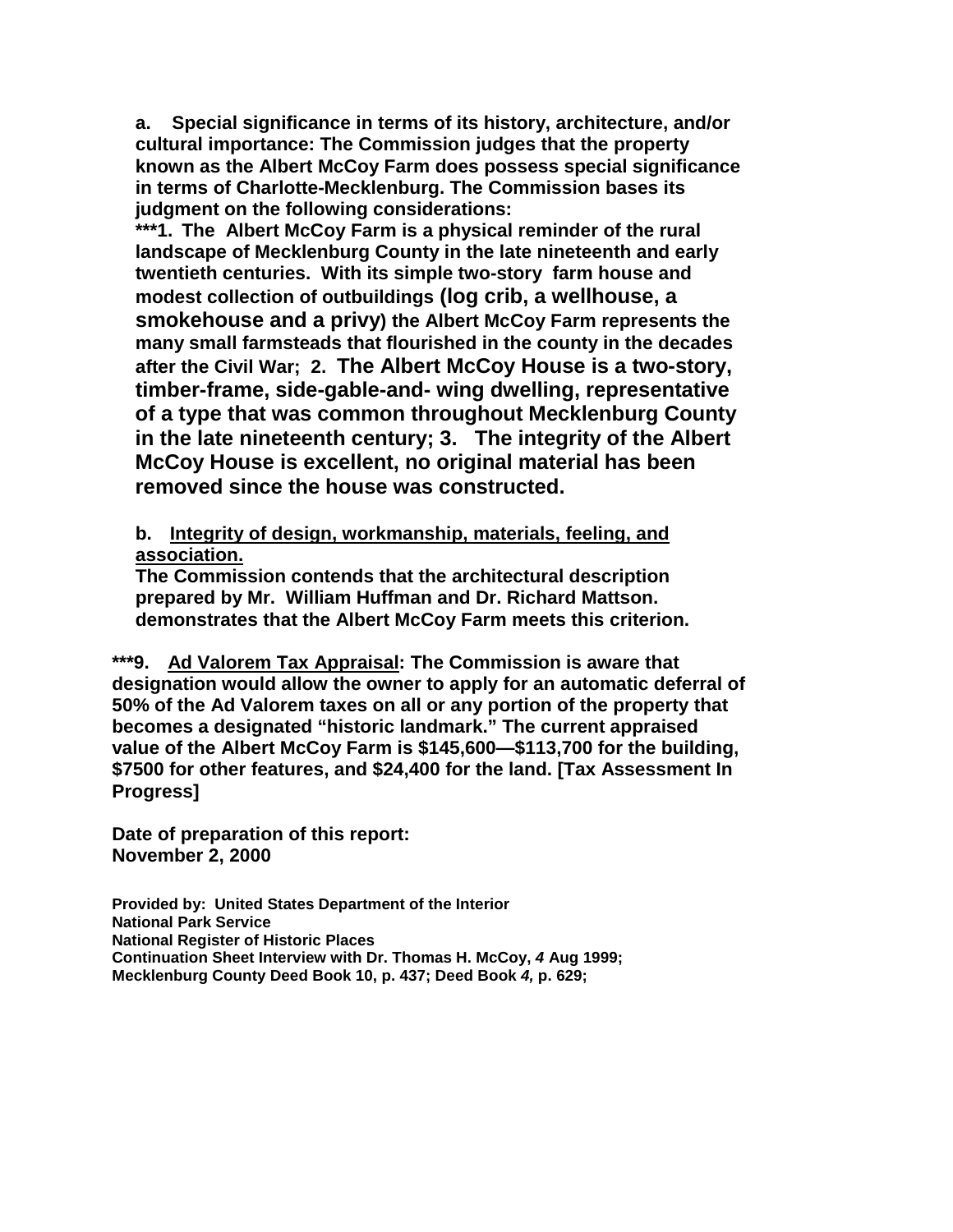#### *Physical Description*



 **The Albert McCoy Farm is located in the Long Creek section of northern Mecklenburg County, North Carolina, about fifteen miles north of the city of Charlotte. Approximately five miles from the center of the town of Huntersville, it has recently been annexed into the rapidly- expanding town limits. The Albert McCoy Farm is entirely rural in character, though it is in an area that is currently inundated by rapid development, which is likely to increase even more when 1-485 (Charlotte's outer beltway) is completed.**

 **The Long Creek section of Mecklenburg County is typical of the southern piedmont region of North Carolina. It is characterized by well-watered, gently-rolling topography that is well-suited for agricultural purposes. Typical vegetation includes open spaces, pastures, cultivated fields, mature hardwood trees, and piney woodlands. The built environment reflects the traditional agricultural nature of the area in the scattered farms that remain, but also exhibits the more current urban and suburban development patterns in subdivisions and free-standing dwellings.**

 **The Albert McCoy Farm has been in the same family since 1770, and has been in continuous agricultural use since**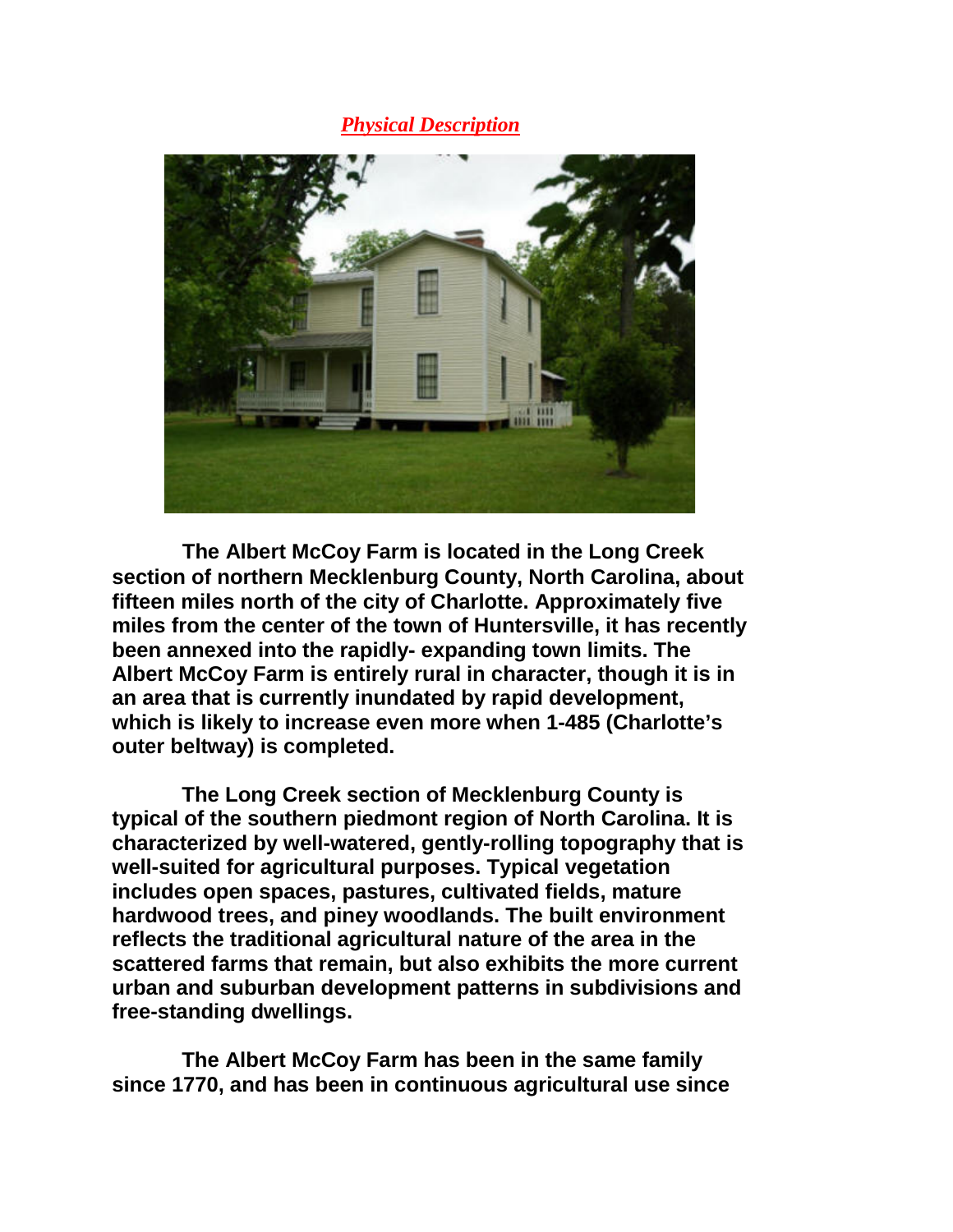**at least 1880. It is a rural historic landscape which retains the setting, characteristics, and associations from the period of significance, c. 1886-1950. The centerpiece of the seventy-six acre farm, which spans both sides of McCoy Road (SR 2120), is the c. 1886 Albert McCoy House. The house faces east; outbuildings spread out on three sides (to the north, west and south) of the house, a typical layout for nineteenth-century Mecklenburg County farms. The significant outbuildings--a log crib, a wellhouse, a smokehouse and a privy-- are contemporary with the house (only a pumphouse and a small animal shelter are later). The house is surrounded by a manicured yard, shrubbery and scattered hardwood trees (including oak, elm, sycamore, poplar and walnut trees). An unpaved driveway runs from McCoy Road along the south side of the house, and turns north into the back yard. A small kitchen garden is beyond the driveway on the south side of the house. Pasture land and fields surround the house and yard on all sides, and woodlands spread along the east and west sides, and across the southwest corner of the tract. A large manmade pond, installed in the 1930s for recreational use, sits adjacent to the western edge of the property. It is fed by a spring near Gar Creek, which traverses the southern edge of the Albert McCoy Farm.**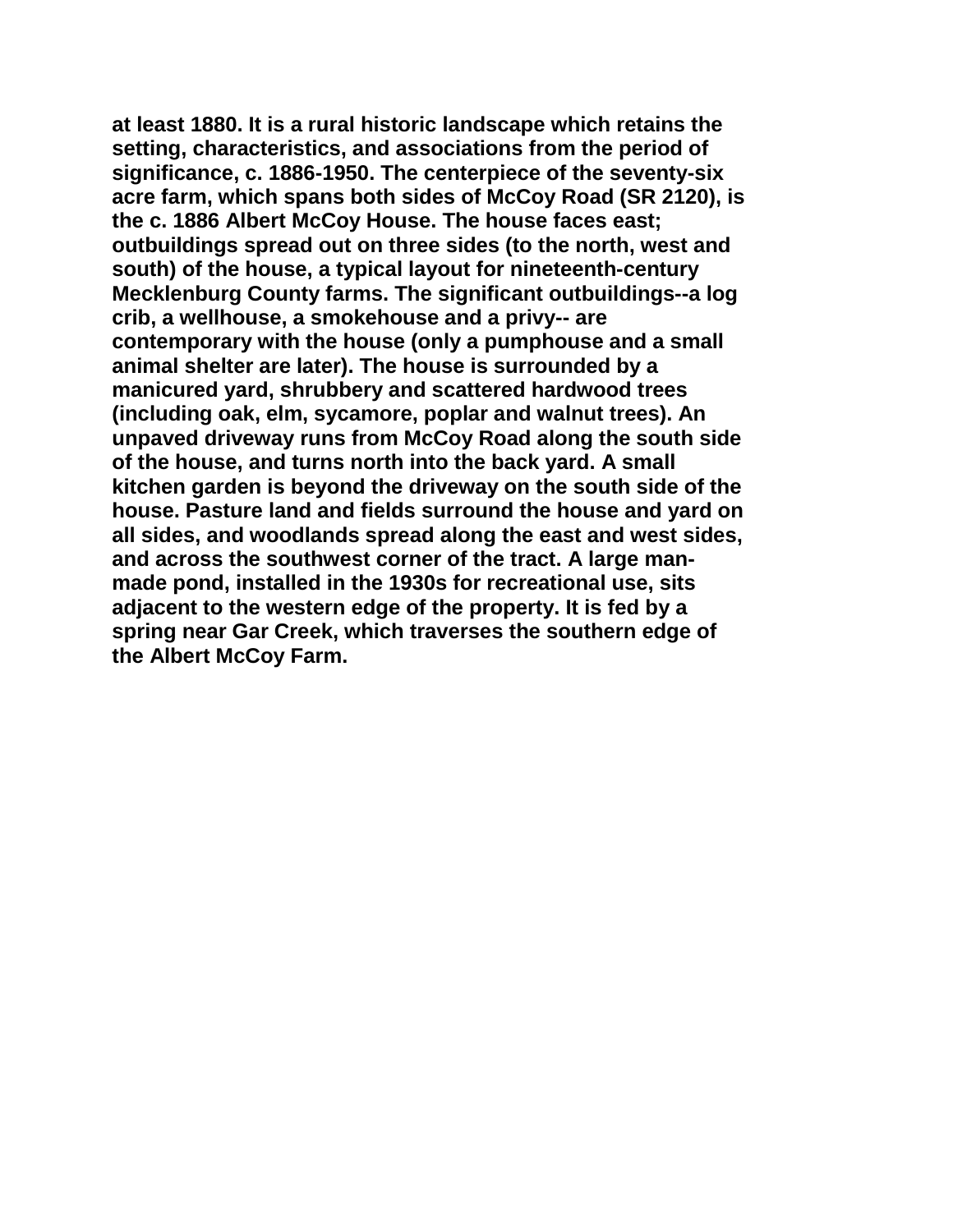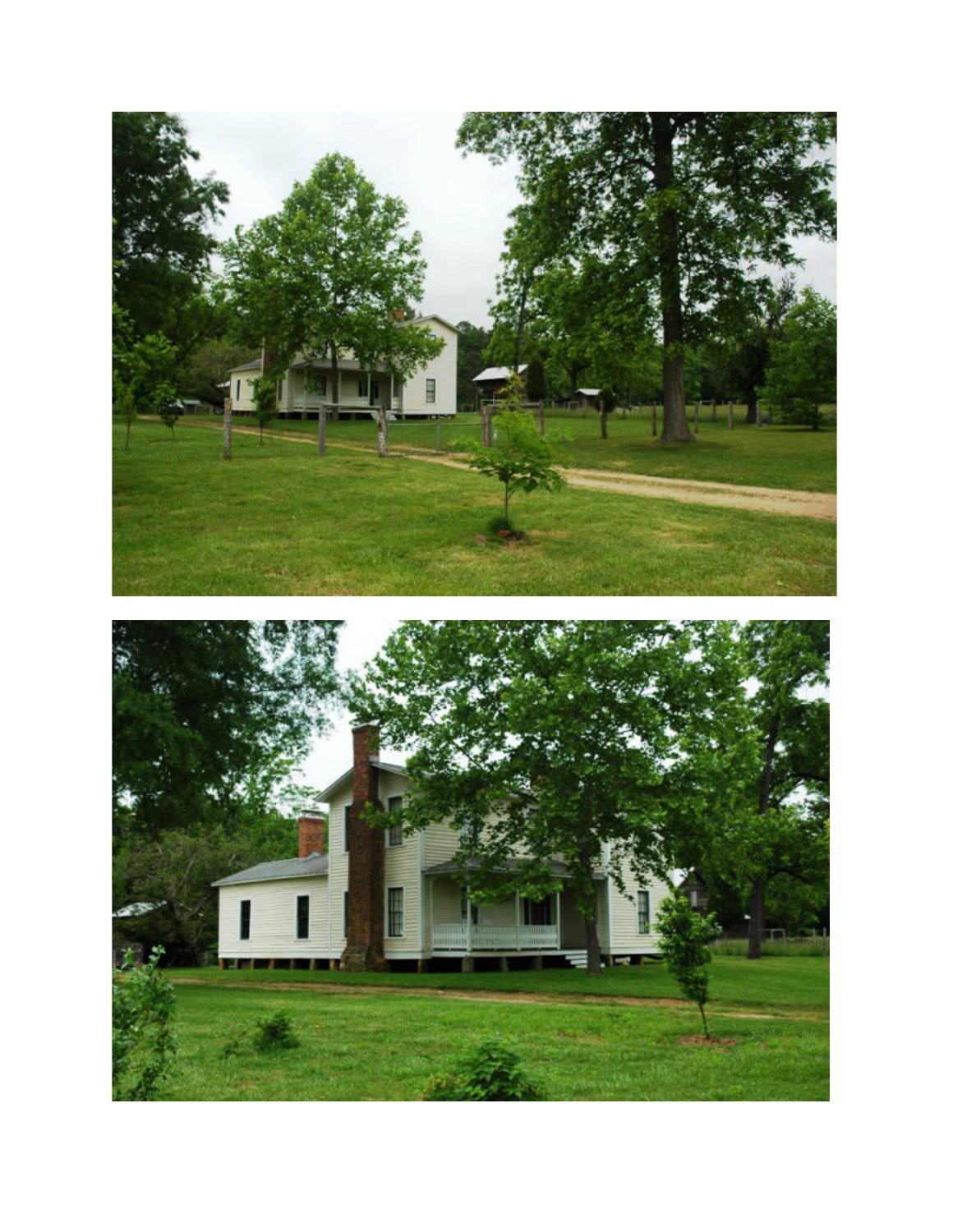**The Albert McCoy House is a two-story, timber frame, side-gable-and-wing (sometimes called L-plan) dwelling on a stone pier foundation. The roof has a shallow pitch, cross gables, and a standing-seam metal covering. The house is sheathed with weatherboard siding, and has large six-over-six sash windows. There are three brick chimneys--one exterior end chimney and two interior chimneys. The porch spans the left (south) two bays of the facade, and features a hipped roof, a cutwork balustrade and sawn brackets. A one-story ell extends out from the rear of the house on the south side. The handmade front door surround includes sidelights and splays out at the top and bottom. The door surround is distinctive and, along with the interior woodwork, identifies this house as the product of local builder John Ellis McAuley (1861-1929).**



*Front Porch Detail*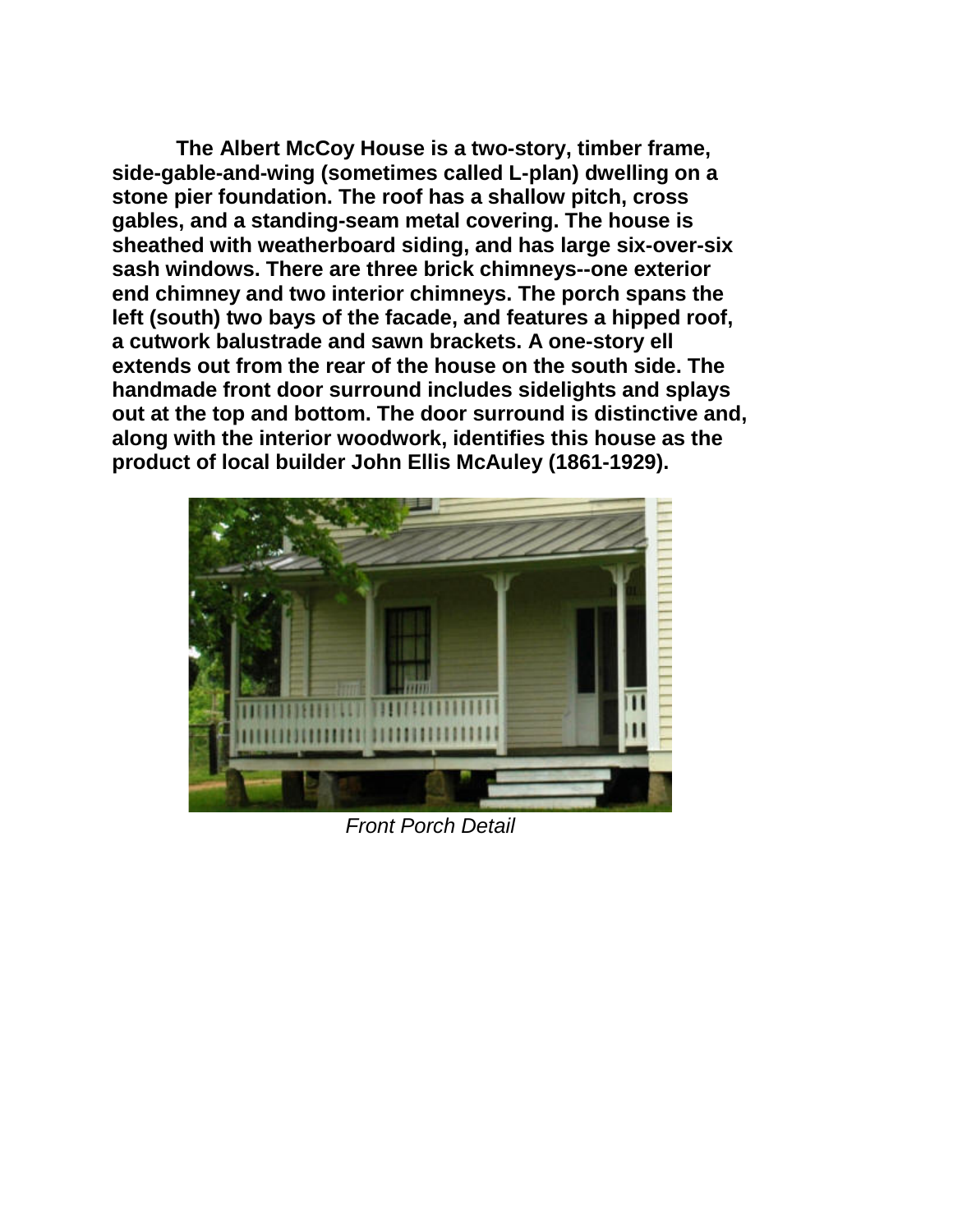

 **On the interior, the Albert McCoy House has a center hall plan. The open-string stair rises up from the back of the hall, and features delicate turned balusters and thick turned newel posts. The first floor has three large rooms in the main body of the house, and two smaller rooms in the rear ell. Three large bedrooms are found on the second floor. Seven of the eight rooms have fireplaces with handcarved mantels. Each mantel is different from the others and all are recognizable as the work of John Ellis McAuley. McAuley favored flat pilasters or chamfered boards supporting a plain shelf; but created unique architraves. He often used simple hand-carved shapes, but executed them well, usually adding a deep bevel that varied in angle along the curves he created. McAuley's handiwork can also be seen in the board-and-batten ceiling coverings, and his use of interior closets. Each of the three upstairs bedrooms has a small closet in one corner. Four panel doors with ornate Victorian rim locks are found throughout the house. All interior wall finishes are plaster, and all floors are wide heart-pine boards.**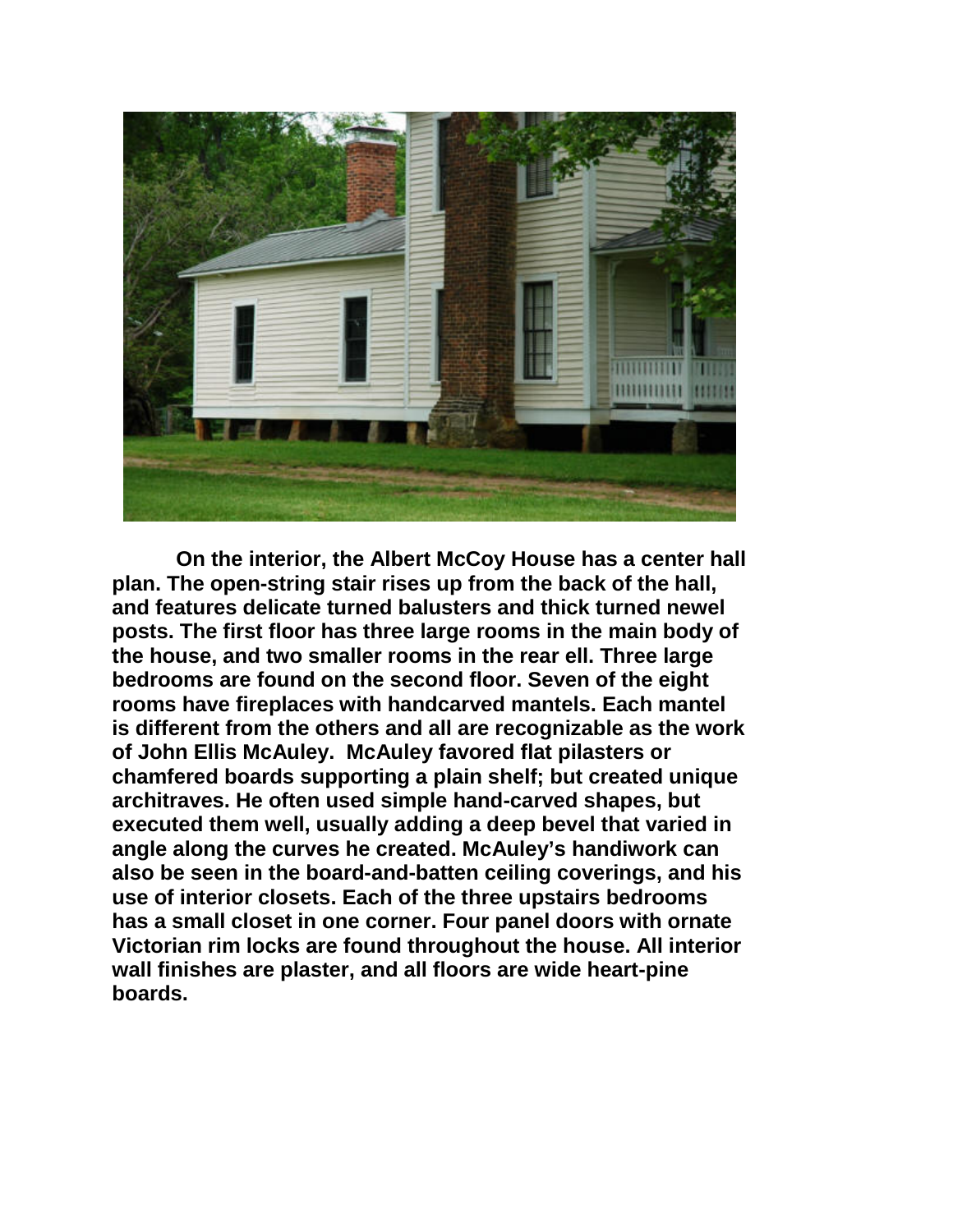

*The [Ephraim Alexander McAuley House,](http://cmhpf.org/S&Rs%20Alphabetical%20Order/surveys&rmcauley.htm) ca. 1881 The McAuley House was remodeled by John Ellis McAuley in 1914.*

 **The integrity of the Albert McCoy House is excellent. No original material has been removed since the house was constructed. A bathroom was added off the first floor hall in the mid-twentieth century. At some point, plumbing was added to the rear first floor room, and it was converted to kitchen use.**

### *Architectural Description and Architectural Context*

 **The Albert McCoy House, a two-story, timber-frame, side-gable-and- wing dwelling is representative of a type that was common throughout Mecklenburg County in the late nineteenth century. Its irregular massing identifies its origins as Queen Anne, whether or not any Victorian trim was used in the house. This particular house does not contain any massproduced millwork or other trip typically associated with the Queen Anne style. Instead, it is a showplace for the individual and highly skilled craftsmanship of local builder, John Ellis McAuley.**

#### **John Ellis McAuley**

 **John Ellis McAuley (1861-1929) is the only local builder in Mecklenburg County about whom significant information is known. He was from a local family and ultimately inherited his father's house and**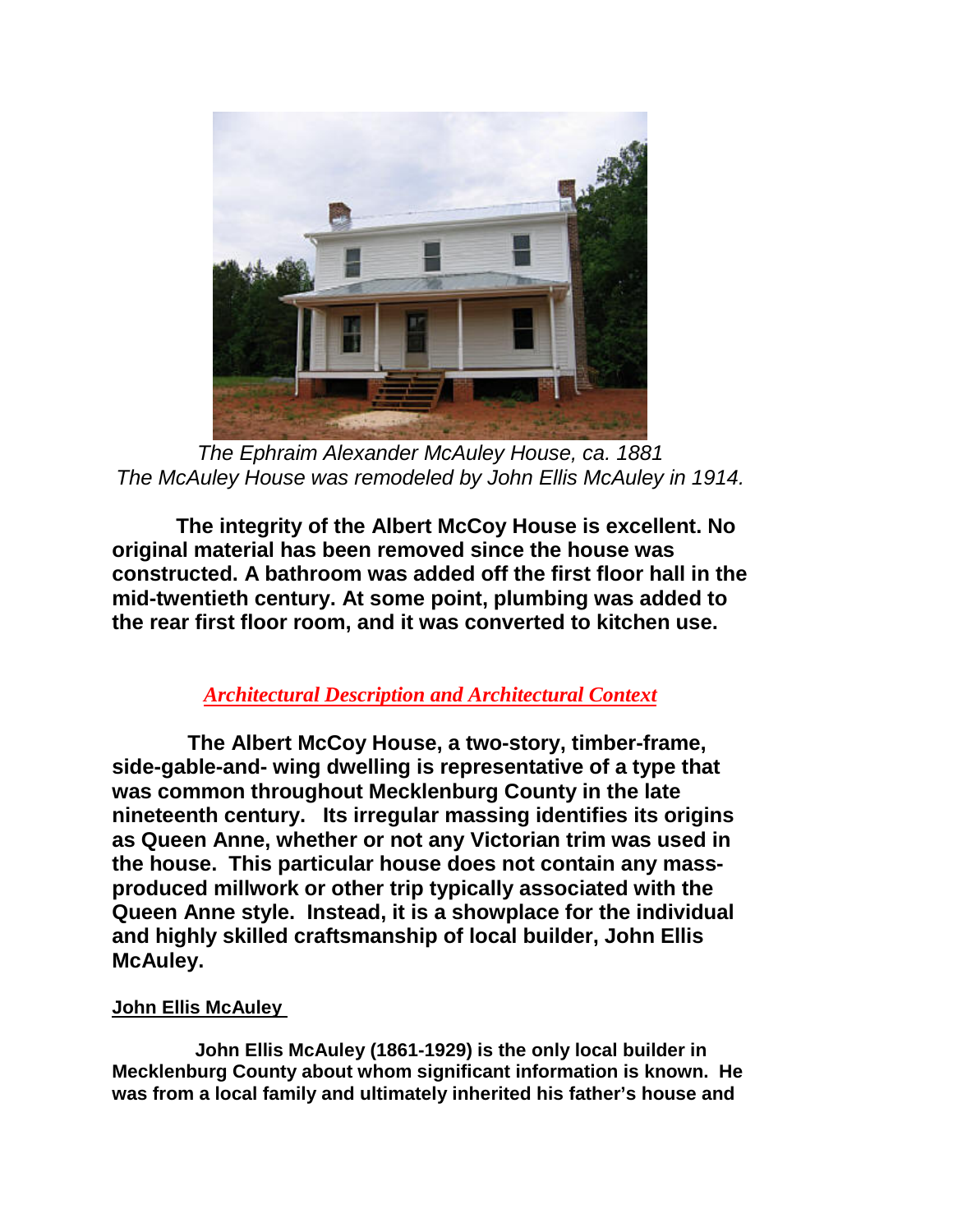**land on Alexandriana Road in the Long Creek area of the county)3 McAuley displayed his carpentry skills as early as age twelve, when he built a functioning miniature water mill that was widely admired by those who saw it. He had a special affection for tools, and took pride in keeping them sharp. His four-foot-by-three-foot toolbox is said to have weighed five hundred pounds when full. He also repaired farm equipment for his father and their neighbors.'4 McAuley is remembered locally as a "country carpenter." In 1939, The History of Hopewell Presbyterian Church reminisced that he "had no speculative ability nor any thirst for gain; his labor was solely for the art of his trade."5 McAuley is listed in the census records of 1900, 1910 and 1920 as a farmer.16 Ironically, he never considered himself to be a builder by trade, and never built a house** *for* **himself. He did, however, alter the house he inherited from his father to such an extent that it bore his trademark woodwork.'7**

 **McAuley was still in his twenties when Albert McCoy asked him to build this house. Though he had built an addition to another home, this was his first commission for an entire building. His unusual splayed front door surrounds and unique hand-carved mantels are considered his signature. The door surround angles outward at both the top and the bottom. On fireplace mantels, he created architraves adorned by distinctive curves with deep bevels whose pitch changes throughout the curve.'8 No two of the seven mantels in the Albert McCoy House are alike, and all of the woodwork is finely executed. His skills as a carpenter are evident throughout the house.**

 **The History of Hopewell Presbyterian Church documented at least ten houses in the immediate area built by McAuley, though there were probably many more.'9 In addition to the Albert McCoy House, four others that are still standing include: the Kerns House (1880s) on Kems Road, the W. B. Parks House (c. 1901) on Beatties Ford Road, the [Parks-Jetton](http://cmhpf.org/S&Rs%20Alphabetical%20Order/surveys&rparksjetton.htm) House***(1905)(recently demolished)* **on Neck Road, and the rectory at St. Mark's Episcopal Church (c. 1898) on Mt. Holly-Huntersville Road. McAuley also erected houses outside of the immediate Hopewell community. Two such examples are the [William](http://cmhpf.org/S&Rs%20Alphabetical%20Order/surveys&rosborne.htm)  [and Cora Osborne House](http://cmhpf.org/S&Rs%20Alphabetical%20Order/surveys&rosborne.htm) (c. 1890) at 12445 Ramah Church Road and the Grey-Knox House (c. 1894) at 108 Gilead Road in Huntersville.**

 **McAuley's work emphasizes finely-crafted detail over the latest fashion. All of the houses he**

**built are either traditional I-house (Kerns House, Grey-Knox House, Osborne House and Parks-Jetton**

**House) or side-gable-and-wing forms (W.B. Parks House, Albert McCoy House, and St. Mark's rectory).**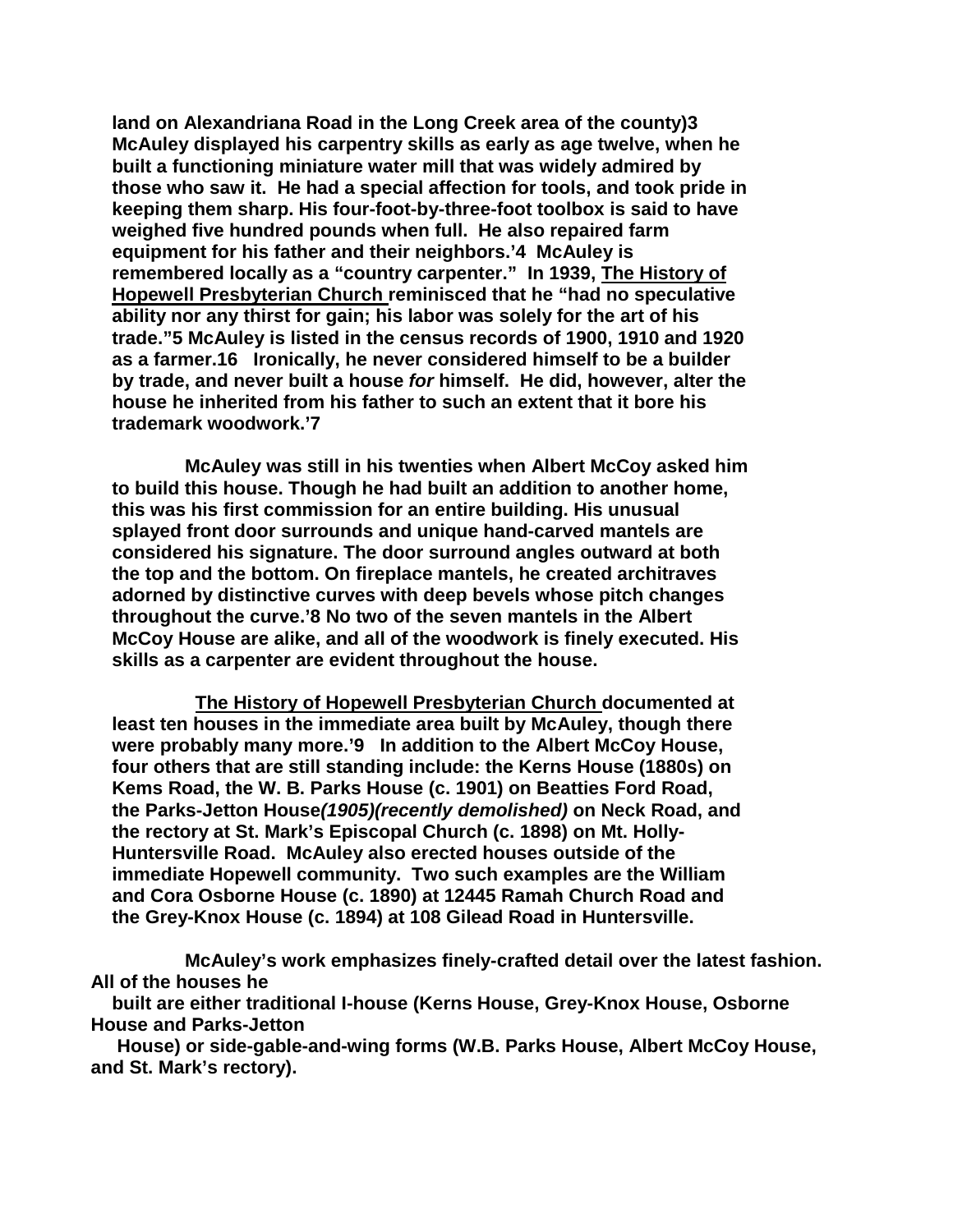**All are of frame construction and all feature hand-carved interior woodwork. Every example**

**except the Parks-Jetton House has his signature splayed front door surround. The Albert McCoy**

**House is especially significant, since it is known to have been McAuley's first house-building**

**project. Although it is a common form, the Albert McCoy House is extraordinarily uncommon in**

**its well-executed craftsmanship and attention to detail.**



 **The Albert McCoy Farm, with its seventy-six acres of pasture and woods and c. 1886 two-story, side-gable-and-wing house surrounded by a complete collection of outbuildings, retains the integrity of a working farm from the late-nineteenth through the first half of the twentieth century. The McCoy Farm, eligible for listing in the National Register under Criterion A for its significance in the area of agriculture, retains a landscape of fields, pastures, and tree stands that is evocative of historic rural Mecklenburg County, which is a landscape increasingly threatened with development. The McCoy Farm is also eligible under Criterion C for architecture for the well-preserved sidegable-and-wing farmhouse built by skilled local craftsman John**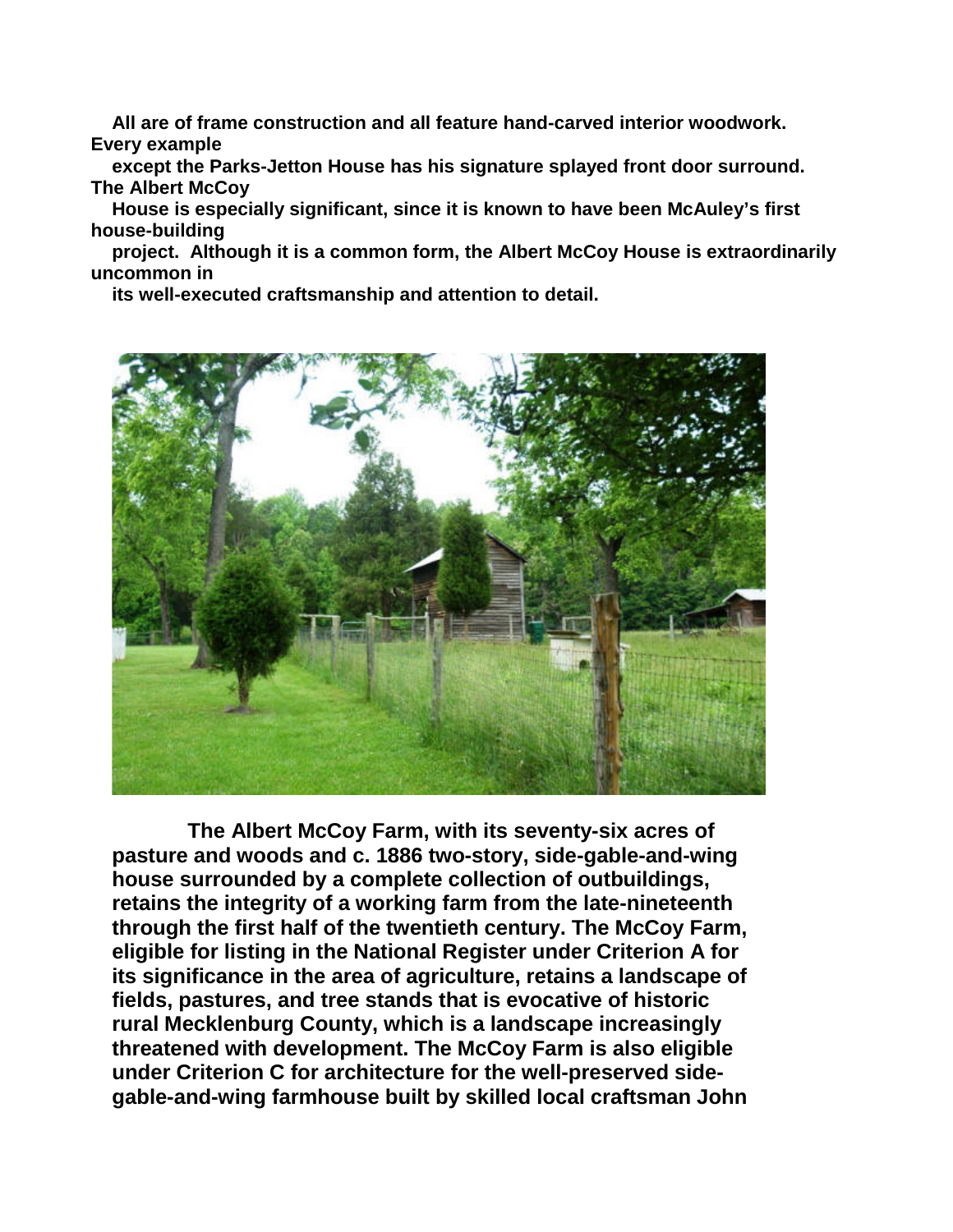**Ellis McAuley. The significance of the McCoy Farm is discussed in "Historic and Architectural Resources of Rural Mecklenburg County, North Carolina" National Register Multiple Property Documentation Form in the context entitled "Post-Bellum and Late-Nineteenth to Early- Twentieth Century Agriculture** *(1865-1939)."* **The property meets the registration requirements for Property Type IC: Postbellum Farmhouses and Property Type 2: Outbuildings. The significance statement that follows provides additional context in order to extend the period of significance to 1950.**

 **Albert McCoy (1843-1925), a Civil War veteran and a founder of St. Mark's Church, the first Episcopal church in northern Mecklenburg County, established the farm on the land he inherited from his father. The property is a rare surviving example of a piedmont North Carolina farm that has remained in the ownership of the same family, and has been farmed continually, for nearly one hundred and fifteen years. The period of significance is c. 1886 to 1950, a period during which the McCoy Farm held a significant role in the process and technology of farming in Mecklenburg County.**

*Historical Background & Agricultural Context*

### **McCoy Family**

 **Mecklenburg County was populated in the mid eighteenth century primarily by ScotchIrish settlers who supported themselves by farming. One such settler was Ezekial Beaty McCoy, who had come to North Carolina from Pennsylvania. In 1770, Beaty purchased farmland on Gar Creek in the Long Creek section of the county, which ultimately was passed to his son John McCoy. John's son, Marshall Rudolphus McCoy (1807-1854) obtained several hundred acres and built and resided in a log house nearby on Kerns Road (still standing). In 1874, Marshall Rudoiphus McCoy's son, Albert McCoy (1843-1925) acquired 370 acres of his late father's estate and was farming on the land by 1880.1**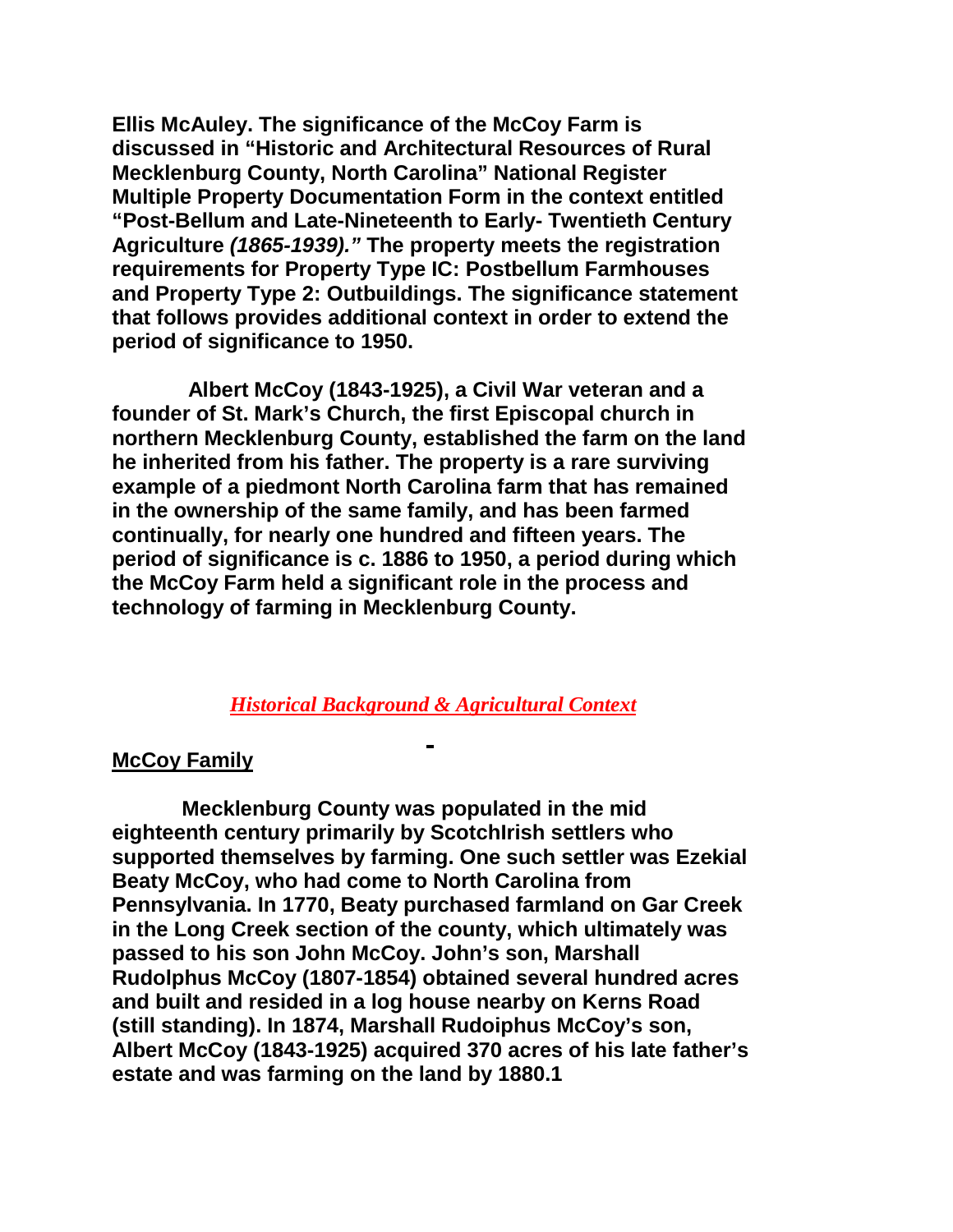**Albert McCoy was educated at Statesville Military Institute. At age eighteen, he enlisted in Company C, 37th Regiment (nicknamed** *"Mecklenburg's Wide Awakes"***) of the Confederate States Army. He served as a private during the Civil War until he was discharged in June 1862. He returned to his native Mecklenburg County and married Catherine J. N. Potts in 1866. Within five years, Catherine bad borne a child, Catherine Lura McCoy, and then died. After Catherine's death, Albert married a neighbor, Mary Catherine Gluyas (1850-19 19). Mary was the daughter of Captain Thomas Gluyas (1828-1912), who was a founding member of St. Mark's Episcopal Church, and was described at the time of his death as "one of the most successful planters in the county."2** 

 **Albert and Mary McCoy had twelve children between 1871 and 1895. In 1874, Albert's mother, Rebecca, deeded to Albert 370 acres of McCoy land that had been owned by her husband, Marshall Rudolphus McCoy (1807-1854). By 1880, Albert and Mary had set up farming and housekeeping on the land. It is thought that they initially lived in a house somewhere near the present dwelling, which has long since perished. In or around 1886, Albert commissioned local builder John Ellis MeAuley to construct a new house for his growing family.**



*[Thomas and Latitia Gluyas House,](http://cmhpf.org/S&Rs%20Alphabetical%20Order/surveys&rgluyas.htm) ca. 1865*

 **Family history states that the eighth child, Joseph Bennet McCoy, who was born in November of 1886, was the first child born in**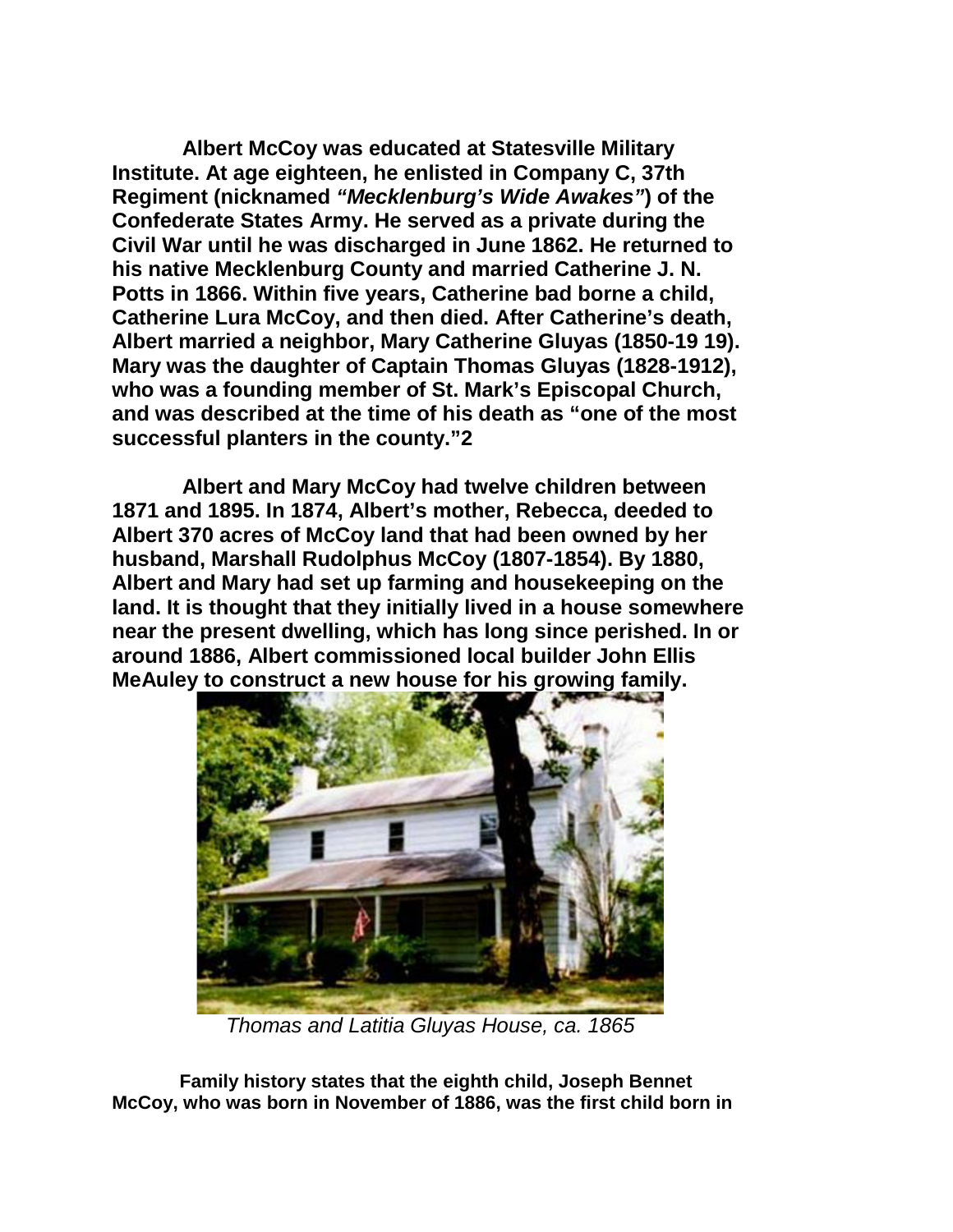**the new house. The 1900 census finds Albert, Mary and all twelve of their children living together at this location. In addition, a ninety-yearold former slave, Lizzie, also lived with the family. Later, Albert's children would erect a stone marker in honor of Lizzie and her husband Jim at the slave cemetery nearby where they were interred. A fund was set up in 1949 for the perpetual care of the slave cemetery, which is well maintained to this day.4**

 **St. Mark's Episcopal Church, the first Episcopal church in north Mecklenburg County, was formed in 1883 by Albert McCoy, his brother Columbus W. McCoy, father-in-law Captain Thomas Gluyas, and others. The first meetings were held on Albert's land. The first Rector, Joseph Blount Cheshire said of Albert McCoy "from the first to the last he was attached to the church with an earnest devotion and enthusiasm which I have seldom seen equaled."5**

 **At the time of his death in** *1925,* **Albert was "credited with being the oldest member of the Masonic order in Charlotte or vicinity and is believed by some to be the oldest Mason in the state." He had joined the organization in 1863. His obituary further stated that "he was a man of commanding personality, irreproachable character and uprightness in his private life and a citizen of the highest type." Albert was known to his relatives as a local historian and was proud to claim kinship with John McKnitt Alexander and Major John Davidson, both local heroes of the Revolutionary War era.6**

 **Albert McCoy supported his large family off the land where he lived his entire life. Agricultural census records, available only for 1880, provide insight into the farm activities in the period just before the Albert McCoy House was built. They reveal that seventy-five acres were tilled, seventy acres were in meadow, pasture, and orchard or otherwise improved, and 150 acres were in woodland. Twenty-five acres were planted in Indian corn, which yielded 400 bushels and was the largest crop. Oats (thirty bushels), wheat (forty-five bushels) and cotton (ten bales) were all produced in smaller amounts. One acre was devoted to each an apple orchard (150 trees) and a peach orchard** *(50* **trees). There were eighty poultry animals, which laid seventy-five dozen eggs in 1879. Bees provided 100 pounds of honey in that year. Other animals around the farm included nine horses, three mules, four cows, three sheep and seven swine. 200 pounds of butter were processed on the farm. Four surviving outbuildings--a smokehouse, a wellhouse, a privy, and a log crib--are thought to have been built at the same time as the house, and are directly related to the activities on the McCoy Farm during the period of significance, c. 1886 to 1950.**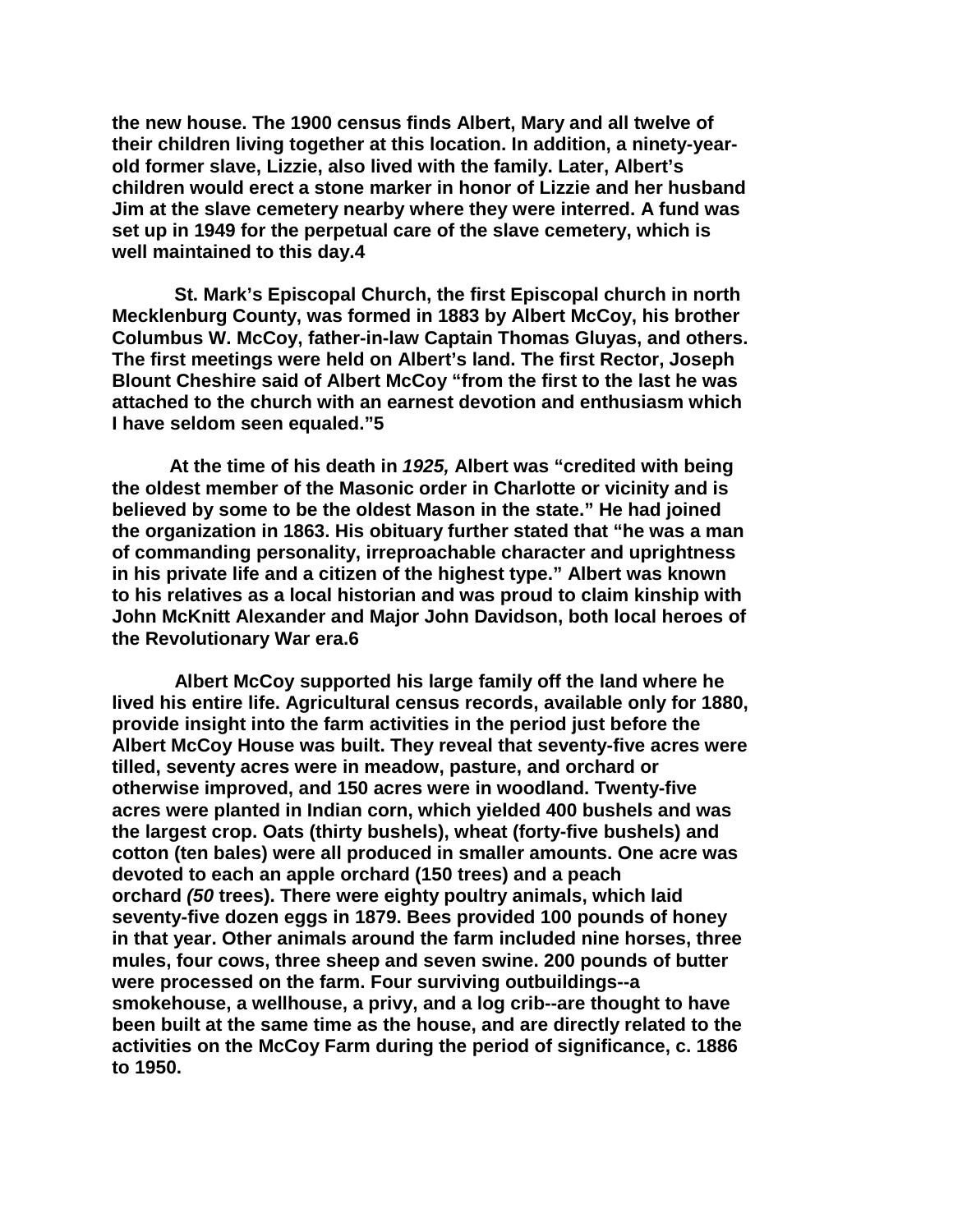**At 370 acres, Albert McCoy's tract was considerably larger than the typical farm in**

**Mecklenburg County, which averaged 111 acres in 1880. Spratt's Map of 1911 illustrates that there**

**were no other farms on McCoy Road, or even in the immediate vicinity, at that time. Statistics show**

**that in 1920, only 1.3% of Mecklenburg County farms were between 250 and 499 acres in size, and**

**only .2% were larger than 499 acres.8 Evaluated against the analysis done by Dr. William Huffman**

**for the 1990 "Historic and Architectural Resources of Rural Mecklenburg County" National Register Multiple Property Documentation Form, the range of production on Albert McCoy's farm proves**

**to have been typical for Mecklenburg County during the late nineteenth and early twentieth**

**centuries. Huffman says, "production was mainly grain and cotton, with livestock being an**

**important, but secondary, activity." He mentions cattle, sheep, swine, poultry and eggs, and**

**states that "corn clearly dominated the cereal crops, with wheat and oats next.. Compared to**

**three other National Register farms in the community, the Ephraim Alexander McAuley Farm**

**(NR, 1990), the Samuel J. McElroy House (NR, 1990), and the Dr. Walter Pharr Craven House**

**(NR., 1990), the Albert McCoy Farm was very similar in output to its neighboring farms.**

**Though smaller, these three nearby farms grew primarily corn, followed by wheat and/or**

**oats, and cotton. They all had a few livestock, and two also had some egg-laying poultry.**

**Two farms (McAuley and McElroy) had apple and peach orchards. Evidently, this mix of**

**grains, fruit, cattle and dairy products was a successful combination in north Mecklenburg**

**County.**

 **When Albert died in 1925, his holdings were divided among several of his children, in accordance with the terms of his will. His property was divided into thirteen lots, ten of which were between forty and forty-seven acres in size. Lots four and**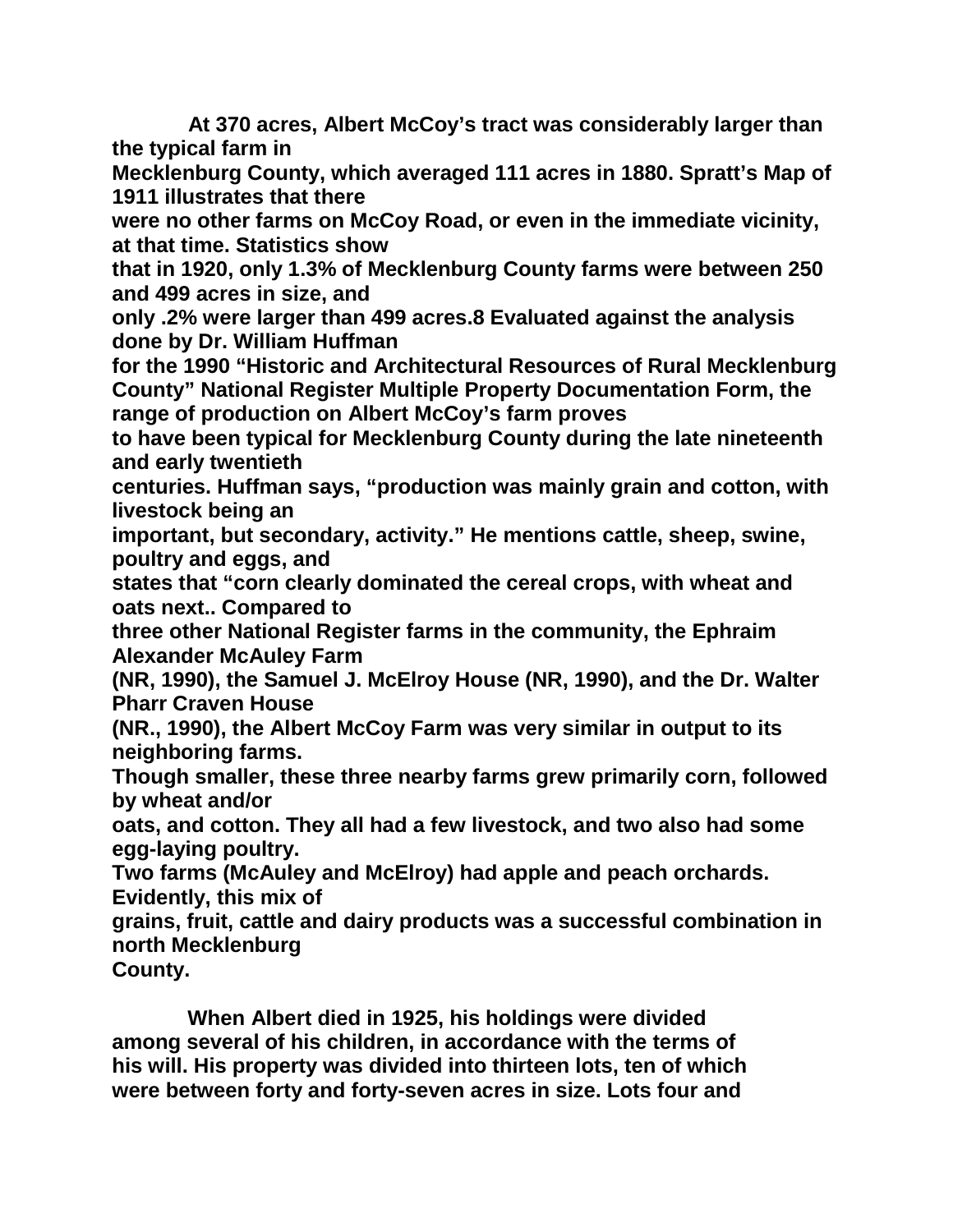**five were combined into one sixty-five acre tract, which included the house and outbuildings. This homeplace tract ultimately went to the eldest daughter, Ella Letitia McCoy Nisbet (1875-1946).'°**

 **Ella married William Alexander Nisbet in 1900, and they had five children together." They lived in the house and actively farmed the land, though no one cash crop dominated. The youngest son, Dr. Thomas Gluyas Nisbet (1912-1995), recalled living in the house from the mid1920s through 1939. Ella died in 1946, and William died in** *1953.* **The property passed to the three surviving children, Thomas and his two sisters. Thomas G. Nisbet leased the property from 1953 through the mid 1990s, during which time cattle were maintained on the land.'2 Farming was thus continued on the land throughout the period of significance, c. 1886 to 1950.**

 **In accordance with Thomas G. Nisbet's wishes, the Albert McCoy farm was sold to Dr. Thomas H. McCoy after Nisbet's death. Thomas H. McCoy is the son of Joseph Bennet McCoy, Jr., who is in turn the son of Joseph Bennet McCoy, Sr., who was born in the house in 1886, and was the son of Albert and Mary McCoy. Thomas H. McCoy is thus a direct descendant of Albert McCoy.**

*[1] Interview with Dr. Thomas H. McCoy, 4 Aug 1999; Mecklenburg County Deed Book 10, p. 437; Deed Book 4, p. 629; U. S. Department of Commerce, Bureau of the Census. Tenth Census of the United States, 1880: North Carolina (Agricultural Schedule); McCoy family genealogy notes.*

*[2] Charlotte News, II Apr 1925, p. 2. Weymouth T. Jordan, comp., North Carolina troops, 1861-1865: A Roster vol. IX, Infantry: 32nd-35th and 37th Regiments. (Raleigh: Division of Archives and History, 1983), pp. 497, 505; Charles William Sommerville. The History of Hopewell Presbyterian Church (Hopewell Presbyterian Church, 1939), p. 160;*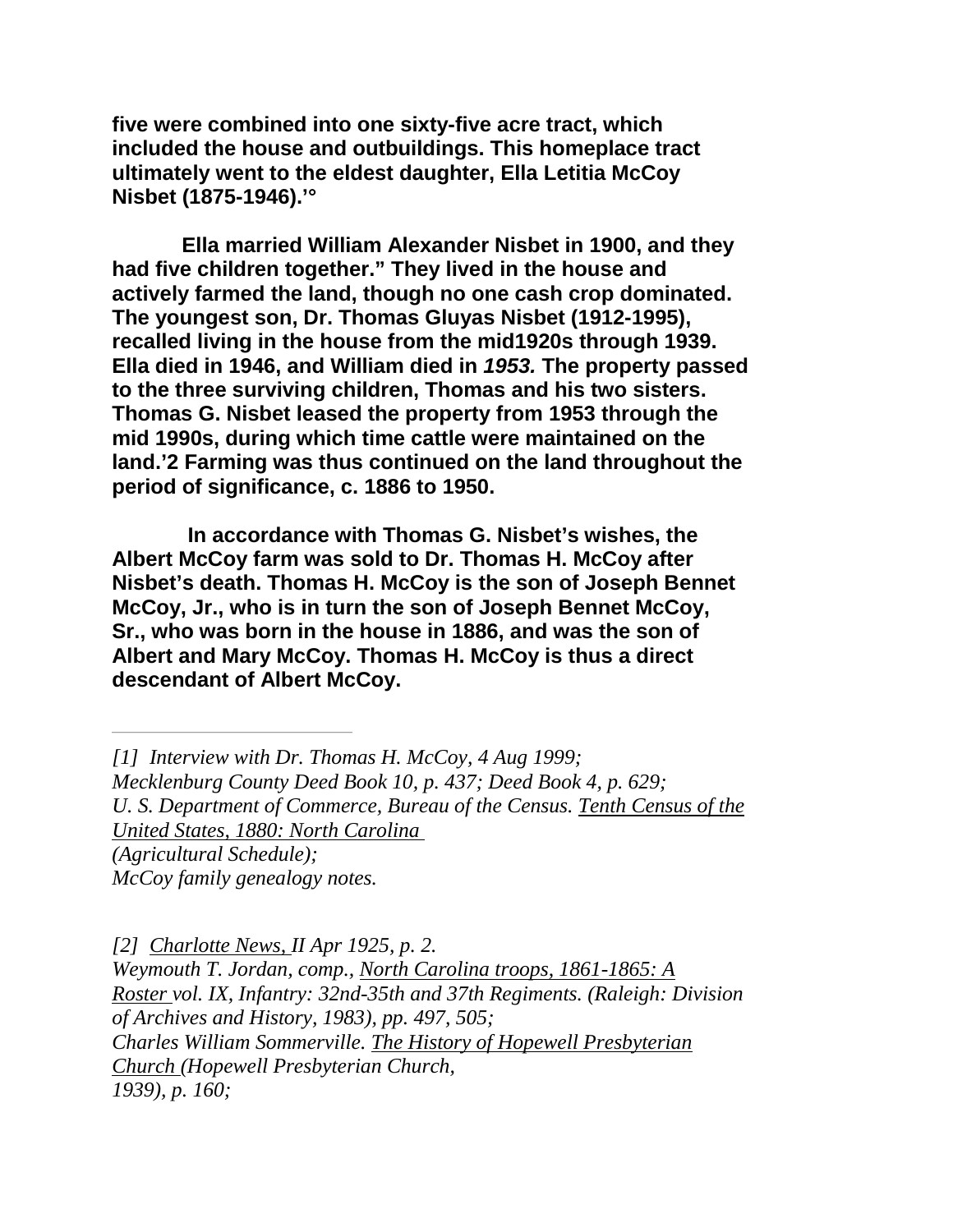*[3] Charlotte-Mecklenburg Historic Landmarks Commission. Mecklenburg County Survey, survey files. (1988); Charlotte News, 16 Nov 1912.*

*They are: Edwin Monroe (1871.1919), Thomas Marshall (b. 1873), Ella Letitia (1875-1946), Esther Whitley (b. 1878), John Oliver (b. 1880), Mary Elizabeth (b. 1882), Alice (b. 1884), Joseph Bennet (b. 1886), Lamar Alexander (b. 1888), Lelia Rebecca (1891-1947), Robert Oates (b. 1893), and Fenner Hammond Springs (b. 1895).*

*[4] Sommerville, Hopewell. pp. 157-58. 160-6 1; Mecklenburg County Deed Book 10, P. 437; Interview with Dr. Thomas H. McCoy, 4 Aug 1999; Interview with Dr. Joseph Bennet McCoy, Jr., 5 Oct 1999; U. S. Department of Commerce, Bureau of the Census. Tenth Census of the United States, 1880: North Carolina (Agricultural Schedule); Twelfth Census of the United States, 1900: North Carolina (Population Schedule).*

*[5] Joseph Blount Cheshire, Saint Mark's Church, Mecklenburg County, North Carolina, Its Beginnings: 1884-1886. (n.p., 1927), pp. 4, 6, ii.*

*[6] Charlotte News, 11 Apr 1925, p. 2.*

*[7] William Huffman and Richard Mattson, "Historic and Architectural Resources of Rural Mecklenburg County, North Carolina" National Register of Historic Places Multiple Property Documentation Form (1990), Table 1.*

*[8] Edgar T. Thompson, Agricultural Mecklenburg and Industrial Charlotte (Charlotte: Charlotte Chamber of Commerce, 1926), p. 169.*

*[9] Huffman and Mattson, "Historic and Architectural Resources of Rural Mecklenburg County," p. E9.*

*[10] Mecklenburg County Will Book T, p. 235; Mecklenburg County Deed Book 625, p. 433; Mecklenburg County Deed Book 1060, p. 140.*

*[11] They were: William McCoy (1901-1909), Mary Alexander (b. 1904), James McKnitt (1910-1911); Thomas Gluyas(1912-l995), and Martha Barn (b. 1914).*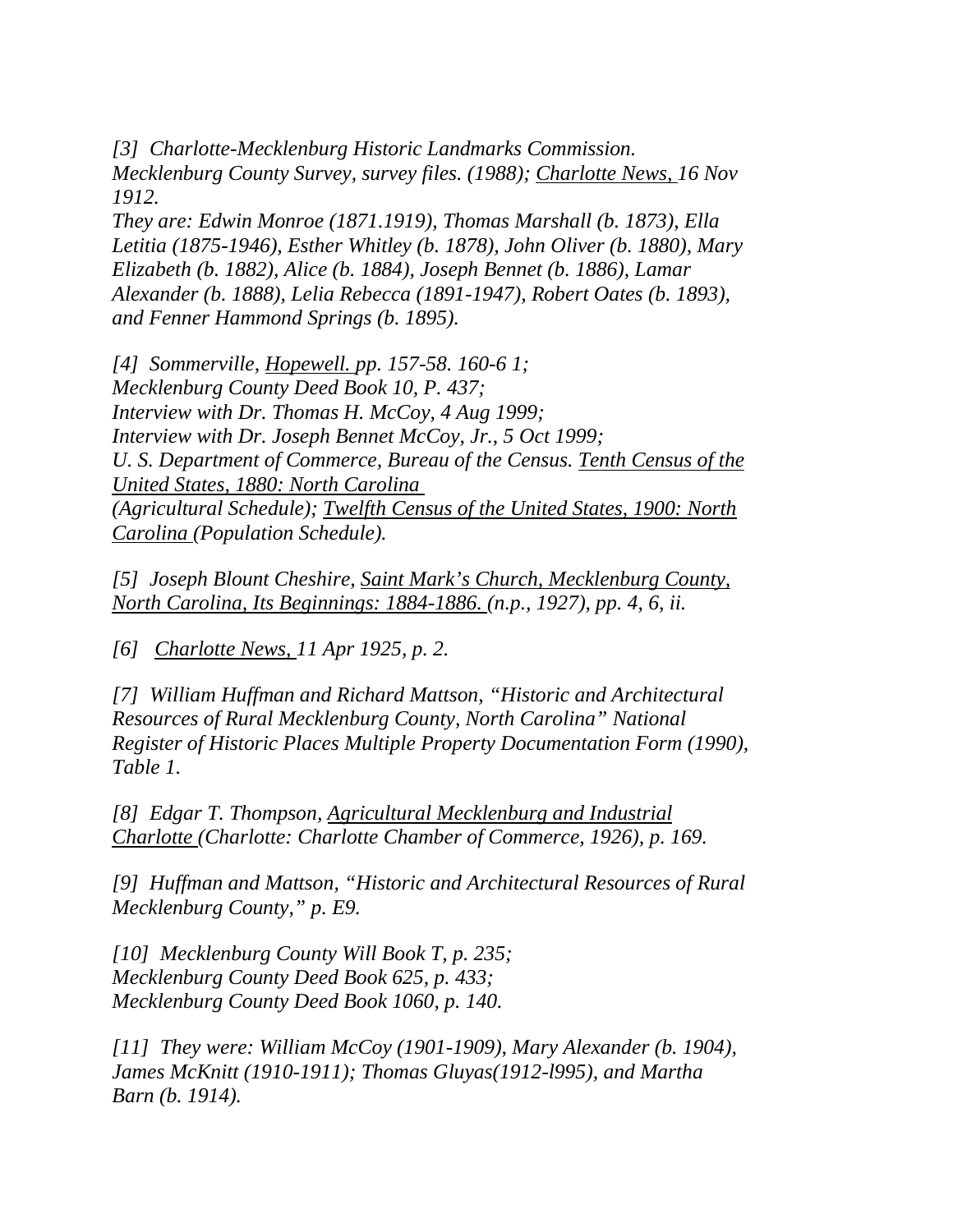*[12] Charlotte-Mecklenburg Historic Landmarks Commission. Mecklenburg County Survey, survey files. (1988); Mecklenburg County Deed Book 2343, p. 258; Interview with Dr. Joseph Bennet McCoy, Jr., 5 Oct 1999.*

*[13] John Ellis McAuley was the son of Ephraim Alexander McAuley (1826-1909).*

*[14] Sommerville, Hopewell, pp. 156-159.*

*[15] Sommerville, Hopewell, pp. 156-159.*

*[16] U.S. Department of Commerce, Bureau of the Census. Twelfth Census of the United States, 1900: North Carolina (Population Schedule); U.S. Department of Commerce, Bureau of the Census. Thirteenth Census of the United States, 1910: North Carolina (Population Schedule); U.S. Department of Commerce, Bureau of the Census. Fourteenth Census of the United States, 1920: North Carolina (Population Schedule)*

*[17] This observation was made by the author during the 1988 Mecklenburg County Survey, and is supported by family history.*

*[18] These observations were made by the author during the 1988 Mecklenburg County Survey.*

*[19] Sommerville, Hopewell, pp. 156-159.*

## **BIBLIOGRAPHY**

Charlotte News, 16 Nov 1912, 3 May 1919, 11 Apr *1925,* 12 Mar 1946. Charlotte Observer, 18 Oct 1900, 3 May 1919, 11 Apr *1925,* 13 Mar 1946, 13 Feb 1947, 19 Oct 1968. Charlotte-Mecklenburg Historic Landmarks Commission. Mecklenburg County Survey, survey files compiled by Mary Beth Gatza. 1988. Charlotte-Mecklenburg Historic Landmarks Commission. "Survey and Research Report on the Ephraim Alexander McAuley Farm." 1990. Charlotte: Charlotte-Mecklenburg Historic Landmarks Commission. Charlotte-Mecklenburg Historic Landmarks Commission. "Survey and Research Report on the Parks-Jetton House and Farm." 1991. Charlotte: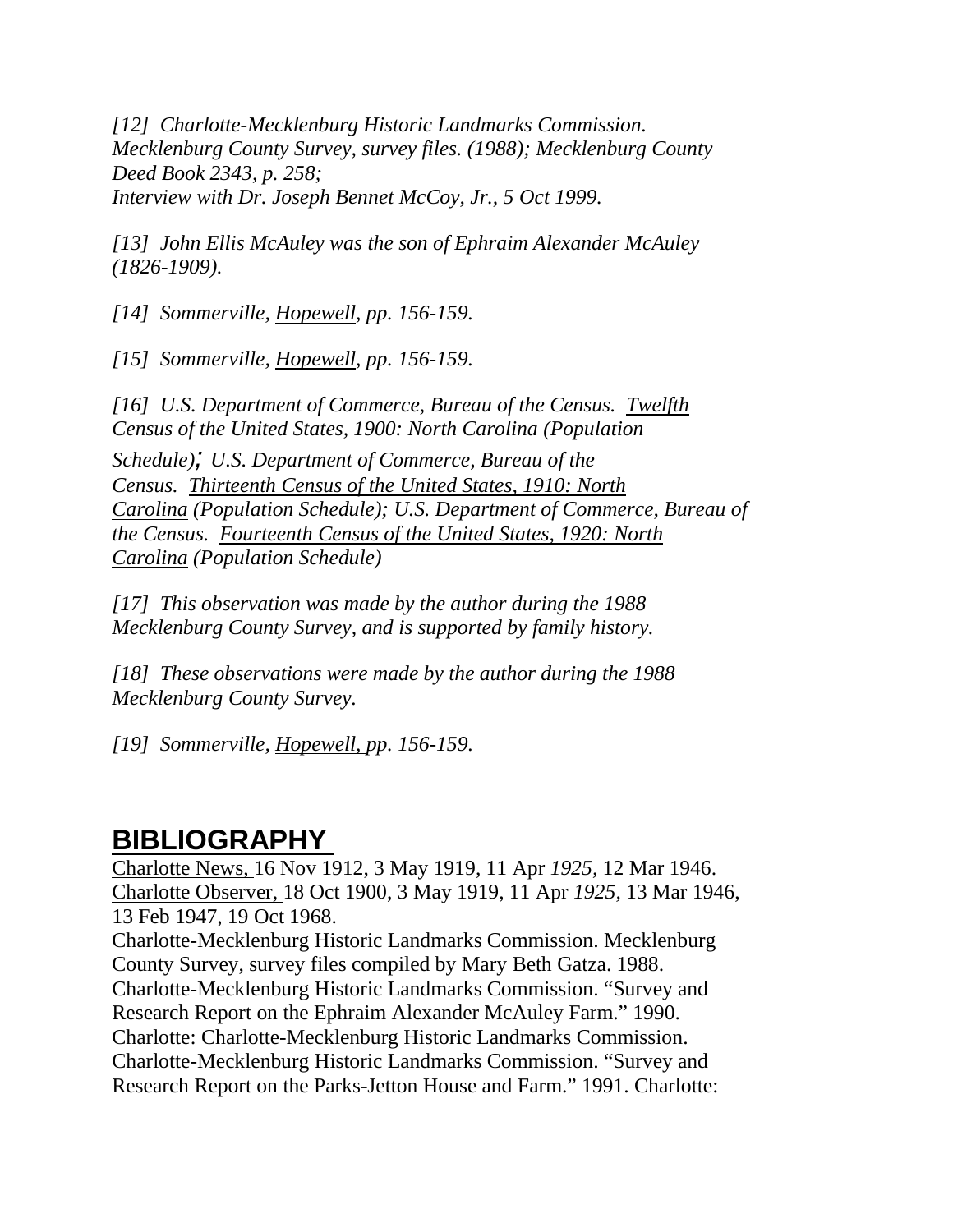Charlotte-Mecklenburg Historic Landmarks Commission.

Charlotte-Mecklenburg Historic Landmarks Commission. "Survey and Research Report on St. Mark's Episcopal Church." 1991. Charlotte:

Charlotte-Mecklenburg Historic Landmarks Commission.

Charlotte-Mecklenburg Historic Landmarks Commission. "Survey and

Research Report on the William and Cora Osborne House." 1998. Charlotte: Charlotte-Mecklenburg Historic Landmarks Commission. Cheshire, Joseph Blount. Saint Mark's Church, Mecklenburg County, North Carolina. n.p., 1927.

Huffman, William and Mattson, Richard. "Historic and Architectural Resources of Rural Mecklenburg County" National Register of Historic Places Multiple Property Documentation Form. 1990. North Carolina Division of Archives and History, Raleigh, NC.

Huffman, William and Mattson, Richard. "Samuel J. McElroy House" National Register Nomination. 1990. North Carolina Division of Archives and History, Raleigh, NC.

Huffman, William and Mattson, Richard. "Dr. Walter Pharr Craven House" National Register Nomination. 1990. North Carolina Division of Archives and History, Raleigh, NC.

"John Ellis McAuley: Craftsman-builder of Hopewell." The Mecklenburg Gazette, 28 May 1981, p. 16.

Jordan, Weymouth T., compiler. North Carolina Troops. 1861-1865: A Roster. Vol IX Infantry: 32nd-35th and 37th Regiments. Raleigh: Division of Archives and History, 1983.

McCoy, Dr. Thomas. Interview. Huntersvilie, NC. 4 Aug 1999.

McCoy, Joseph Bennet, Jr. Interview. Huntersville, NC. 5 Oct 1999.

Mecklenburg County Register of Deeds Office. Deed Books, Deed

Indexes, Will Books, *Wffl* Indexes and Map Books.

Mecklenburg County Department of Vital Statistics. Death Records. Mecklenburg Times, 16 April 1925.

Sommerville, Charles William. The History of Hopewell Presbyterian Church. Hopewell Presbyterian Church, 1939.

Spratt, C. A. and Spratt, J. B. "Map of Mecklenburg County North Carolina." 1911.

Thompson, Edgar T. Agricultural Mecklenburg and Industrial Charlotte Social and Economic. Charlotte: Charlotte Chamber of Commerce, 1926.

United States Department of Commerce. Census Bureau. Tenth Census of the United States,

1880: North Carolina (Agricultural Schedule); Twelfth Census of the United States,

1900: North Carolina (Population Schedule); Thirteenth Census of the